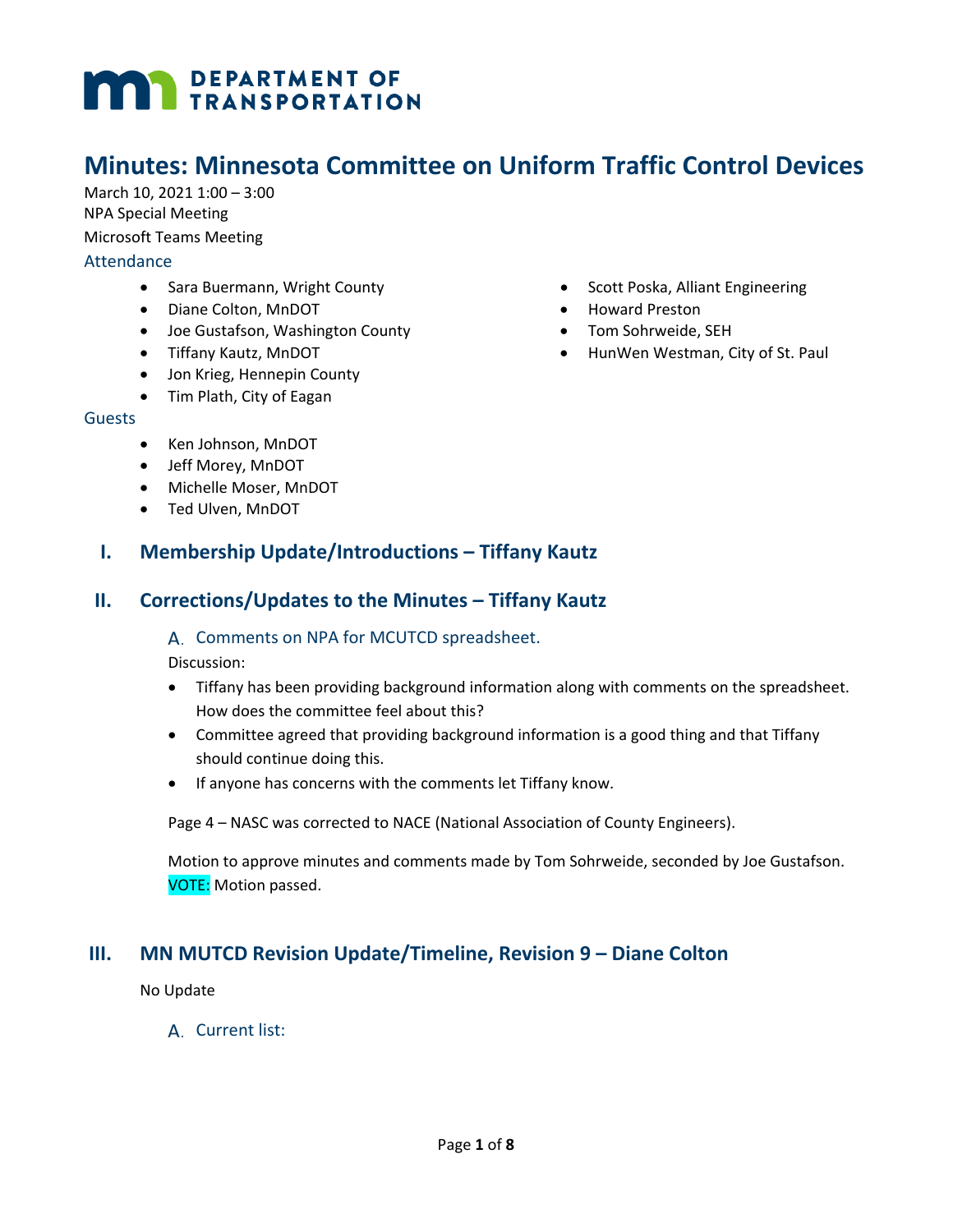- 1. Appendix C remove Appendix C and all references to it from the MN MUTCD.
- 2. Figure 2M-12 remove (was supposed to have been removed in Rev 8).
- 3. 2C.12 review One-Direction Large Arrow language.

## **IV. Request for Experimentation Update – Tiffany Kautz**

The City of Minneapolis submitted to FHWA documents regarding RTE's for bike signals they're using. If you would like the information send Tiffany an email.

## **V. Review of Action Items from Previous Meeting – Tiffany Kautz**

- Action Item: Tiffany will post the MCUTCD comments spreadsheet to the MN MUTCD website -DONE
- Action Item: Joe will develop language regarding the use of in-street pedestrian crossing signs for discussion at next meeting - DONE
- Action Item: items that may have come up from the City Engineering Traffic meeting on February 11th. DONE

## **VI. NPA Update/Timeline**

#### A. Additional Items to Review?

- 2D.29 Junction Assembly (NPA, page 169 Minnesota has added the word "signed" number route.
- 2D.29 Route Sign Assemblies (NPA, page 169, Lines 32 to 34) New Option Statement

Route Sign assemblies may be omitted for routes that are part of an agency's internal numbering system, such as for maintenance or other purposes, and are not publicly mapped or intended to be used for navigational purposes by the general public.

Motion to discuss at next meeting made by Joe Gustafson, seconded by Howard Preston. VOTE: Motion passed. Action Item: Add to next meeting agenda.

## B. Possible discussion at the February  $24<sup>th</sup>$  meeting for items that may come up from the City Engineers Association traffic meeting on February 11th. Tim Plath

The City Engineers Association's first point of comment would be through the MCUTCD. If there is a topic not adopted by MCUTCD Tim would it bring back to the Association.

Action Item: Add to next meeting agenda.

## **VII. NPA Topics for Discussion – Tiffany Kautz**

A. In-Street Pedestrian Crossing signs. NPA: 2B.20, Preamble #66, MUTCD page 73.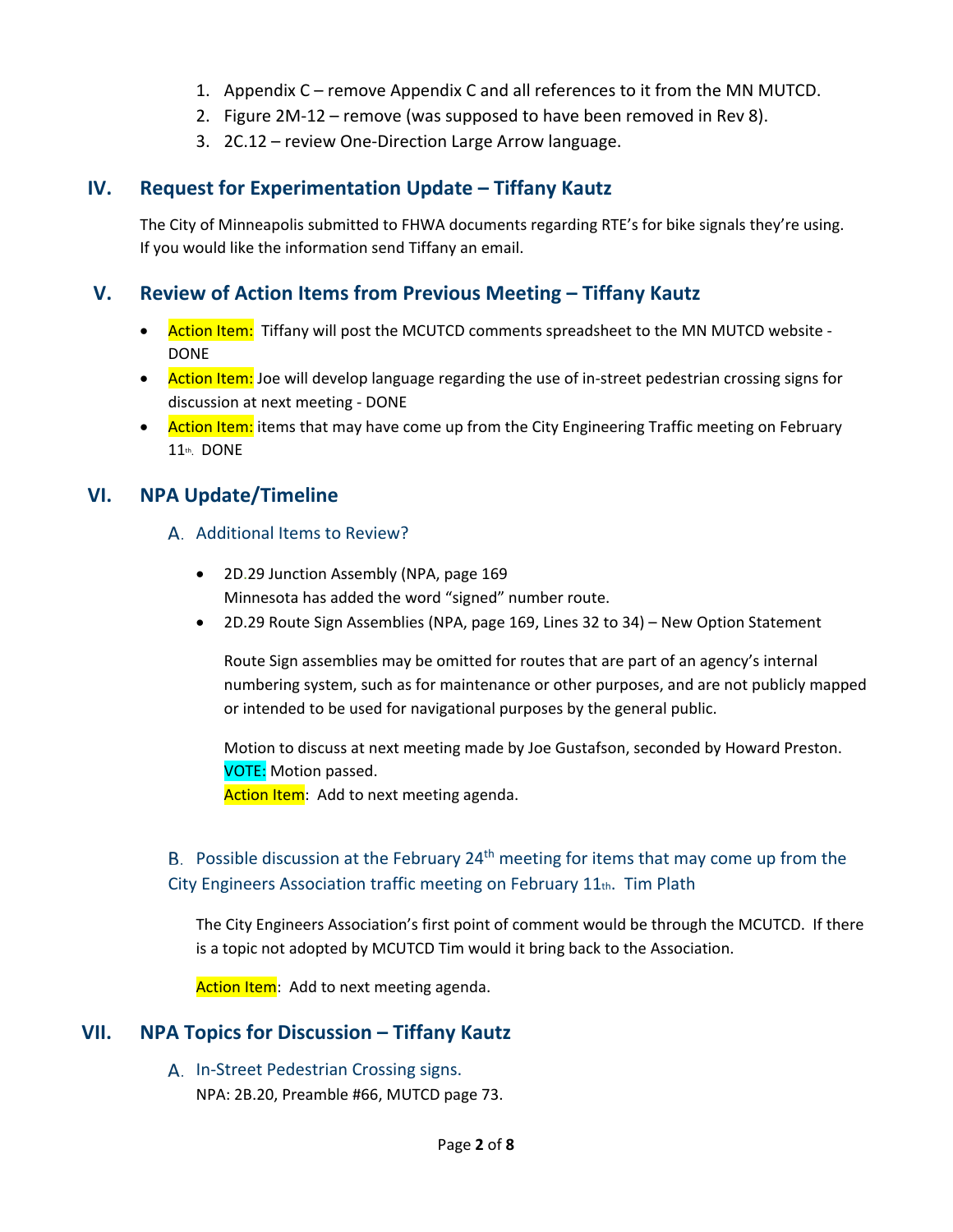Action Item: Joe will develop language regarding the use of in-street pedestrian crossing signs for discussion at next meeting.

From Joe:

**Background:** In-Street Pedestrian Crossing (R1-6) signs have been used with positive results in several specific applications, which would be prohibited by the language in the proposed NPA. Some of these applications include:

- 1) As a temporary educational measure at unmarked crosswalks, where a crosswalk legally exists but is not marked, and where permanent installation of crosswalk markings or warning signage is not justified.
- 2) In "gateway" treatments, with the signs installed on lane lines and/or the right-hand side of the roadway in addition to the centerline or median.
- 3) On roundabout approaches, where the installation of a W11-2 sign would cause sign clutter and obstruct drivers views of the yield sign.

When installed behind a curb, it is common that these signs be post-mounted to reduce maintenance, though at a low height similar to flexible bases.

#### **Suggested Revisions:**

- 1) Delete lines 16 and 17 (page 74).
- 2) Revise Line 14 (page 74), Item C, to "or, on a lane line, except when approach speeds exceed 35 mph".
- 3) Delete new language as proposed on lines 20-25 (page 74).
- 4) Restore Option statement shown on Lines 33-36 (page 74).
- 5) For clarity, on line 10 (page 74) remove "at one of the following locations." (added by Tiffany, HunWen).

Discussion:

• The MCUTCD felt that the proposed language was too limiting, and the committee felt that more flexibility to use the signs at additional location is needed.

Motion to adopt Revisions 1-5 above to section 2B.20 made by Joe Gustafson, seconded by Jon Krieg

VOTE: Motion passed.

B. Height of Portable Work Zone Signs (tabled from 2/10/2021 meeting) – Ken Johnson 6F.02 - page 546, lines 3, 7.

Discussion:

• Most of the warning signs you see in work zones would be required to be put on sign supports much higher if after 3 days.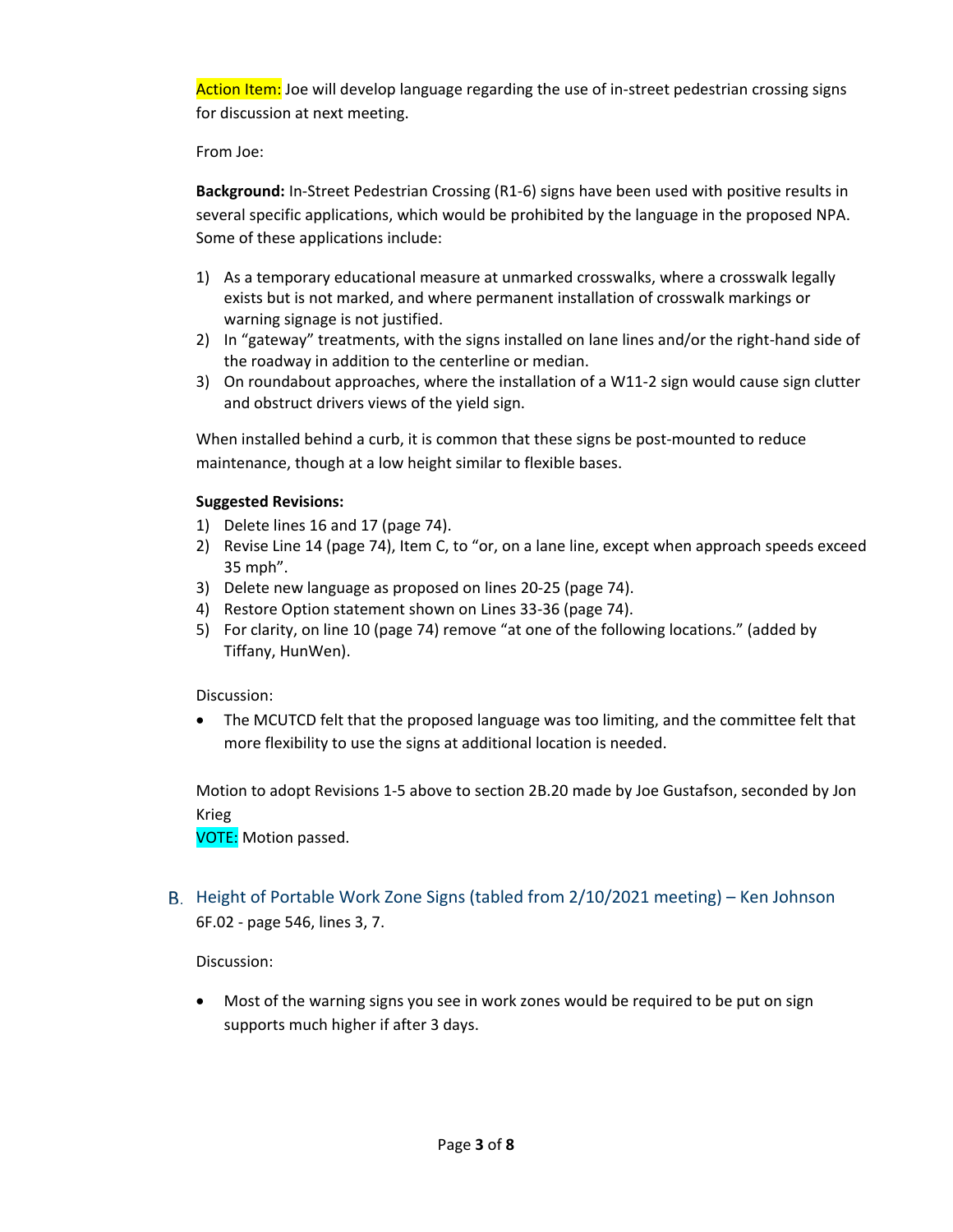• Proposing:

#### **Content in FHWA MUTCD:**

#### Guidance:

Except as provided in Paragraph 12, signs mounted on portable sign supports that do not meet the minimum mounting heights provided in Paragraphs 4 through 6 should not be used for a duration of more than 3 days.

#### Proposed content in Minnesota MUTCD:

#### Guidance:

Except as provided in Paragraph 12, signs mounted on portable sign supports that do not meet the minimum mounting heights provided in Paragraphs 4 through 6 should not be used for a duration of more than 30 days.

#### **Estimated Mn/DOT Fiscal Impact If Change Not Made:**

#### **Estimated Statewide Fiscal Impact If Change Not Made:**

Significant – Minnesota contractors invested heavily into crashworthy portable sign supports between 2006 and 2010 for supports that met height requirements in the 2005 Minnesota MUTCD.

- Need to have portable sign supports that are crashworthy.
- Advocate asking for 30 days for this application.
- MnDOT will be making the 30-day comment.

Motion to change *3 days* on lines 3 and 7 to *30 days* made by Tim Plath, seconded by Howard Preston.

VOTE: Motion passed.

#### C. Chapter 3C Crosswalks

#### **Section 3C.01 General, page 368.**

Discussion:

- The MCUTCD has concerns with the new Standard on Line 4, page 368 (Text-Mark up). The concern is that the Standard may be misinterpreted to require a jurisdiction to install crosswalk markings at any place pedestrians cross. This could result in misuse of the Standard and require jurisdictions to install crosswalks at undesired, nonintersection locations.
- The Committee decided that it would be better to leave the old language. It is less confusing.

Motion to remove the Standard statement starting on line 3 "Crosswalk markings shall be provided at non-intersection crosswalk locations" and keep the old language " (crossed out) on line 12 of the Support statement "At non-intersection locations, crosswalk markings legally establish the crosswalk" made by HunWen Westman, seconded by Joe Gustafson VOTE: Motion passed.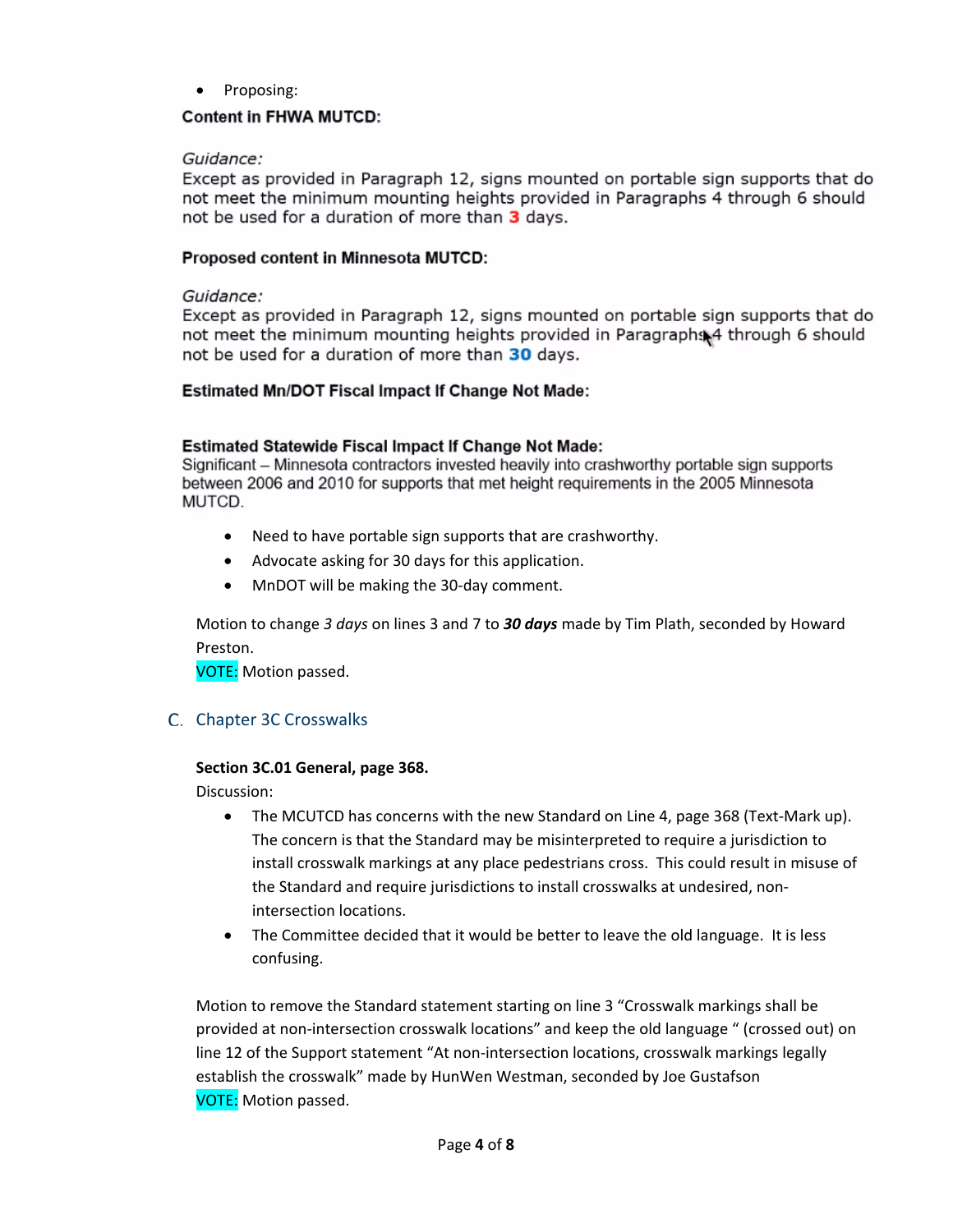#### **Section 3C.02 Application of Crosswalk Markings**, page 368.

Discussion:

• Concerns with this section? None No Motion made

## **3C.03 – Design of Crosswalk Markings, page 370**

Discussion:

• If you have older roads where curb ramps are at a 45 degree point – does this push us into moving the crosswalk markings. Do we put the markings where we wish the ramps were?

Motion to change the Standard statement starting on page 370, line 23 to a Guidance statement to better accommodate existing curb ramps. Motion made by Joe Gustafson, seconded by Jon Krieg

VOTE: Motion passed.

#### **3C.04 – Basic Crosswalks, page 370**

Discussion:

• **No concerns**

#### **Section 3C.05 – High Visibility Crosswalks, page 370**

Discussion:

• Do we need to add the requirement for an Engineering Study into this section?

Motion to recommend adding the need for an engineering study made by Tim Plath, seconded by Joe Gustafson.

Discussion:

• After further review of the proposed language. The Committee determined that the need for an engineering study was already adequately addressed.

VOTE: Motion failed.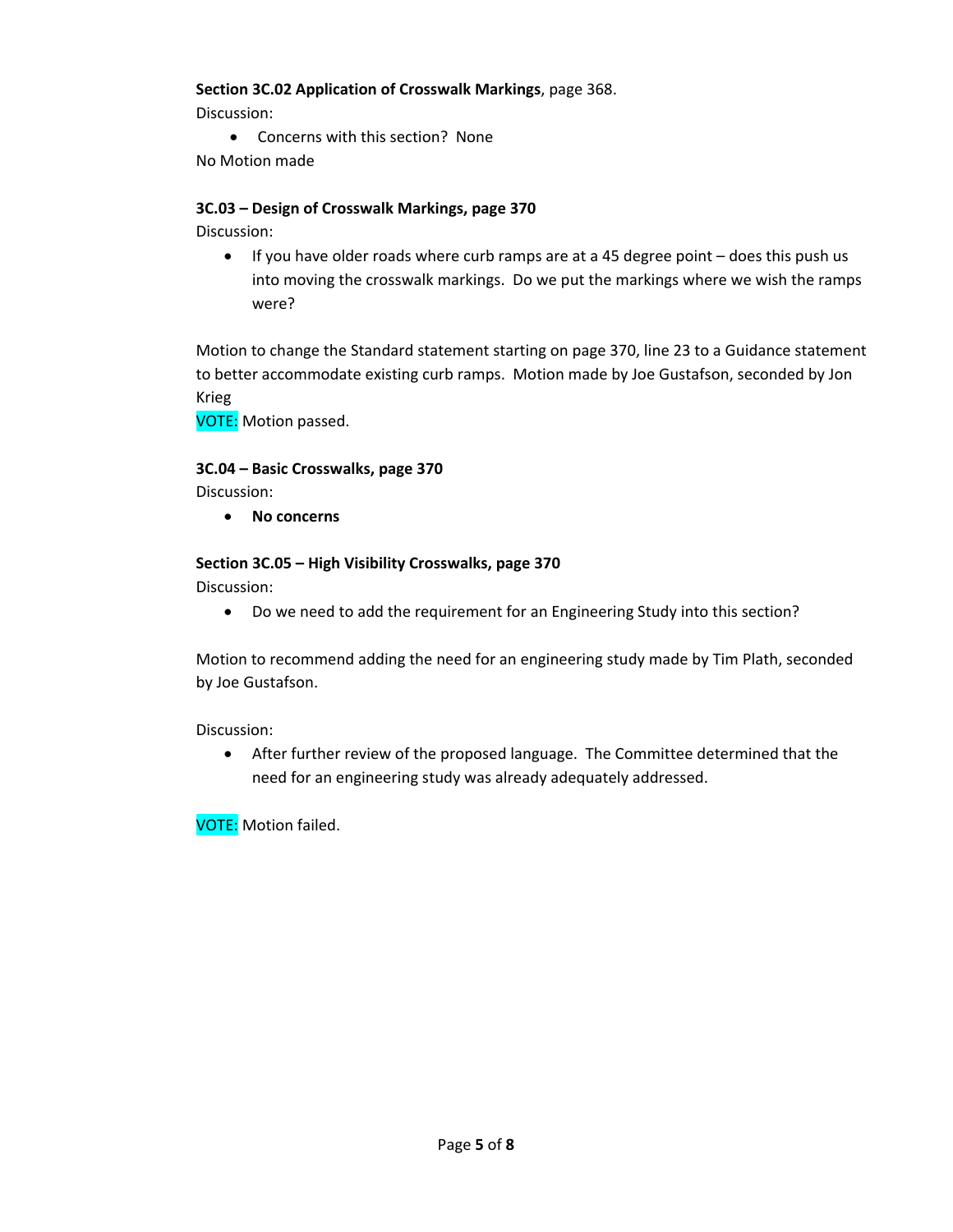Other Discussion:

• Joe - lines 18 and 19 regarding double-paired crosswalks. On a one-way approach to a roundabout – you wind up with 2  $\frac{1}{2}$  pairs. What is being proposed would not allow us to do this.



Motion to remove the second line of the Standard statement "For the double-paired crosswalk design (see Section 3C.08), a coupling set of two longitudinal bars shall be considered to be one individual longitudinal element". It creates maintenance and visibility issues. Motion made by Joe Gustafson, seconded by Jon Krieg.

VOTE: Motion passed.

Action Item: Joe will provide Tiffany with photos to include with the comments.

- HunWen what if you used three standard continental blocks?
- Joe if you put a 36" block against the curve you lose the pavement marking.

#### Before:



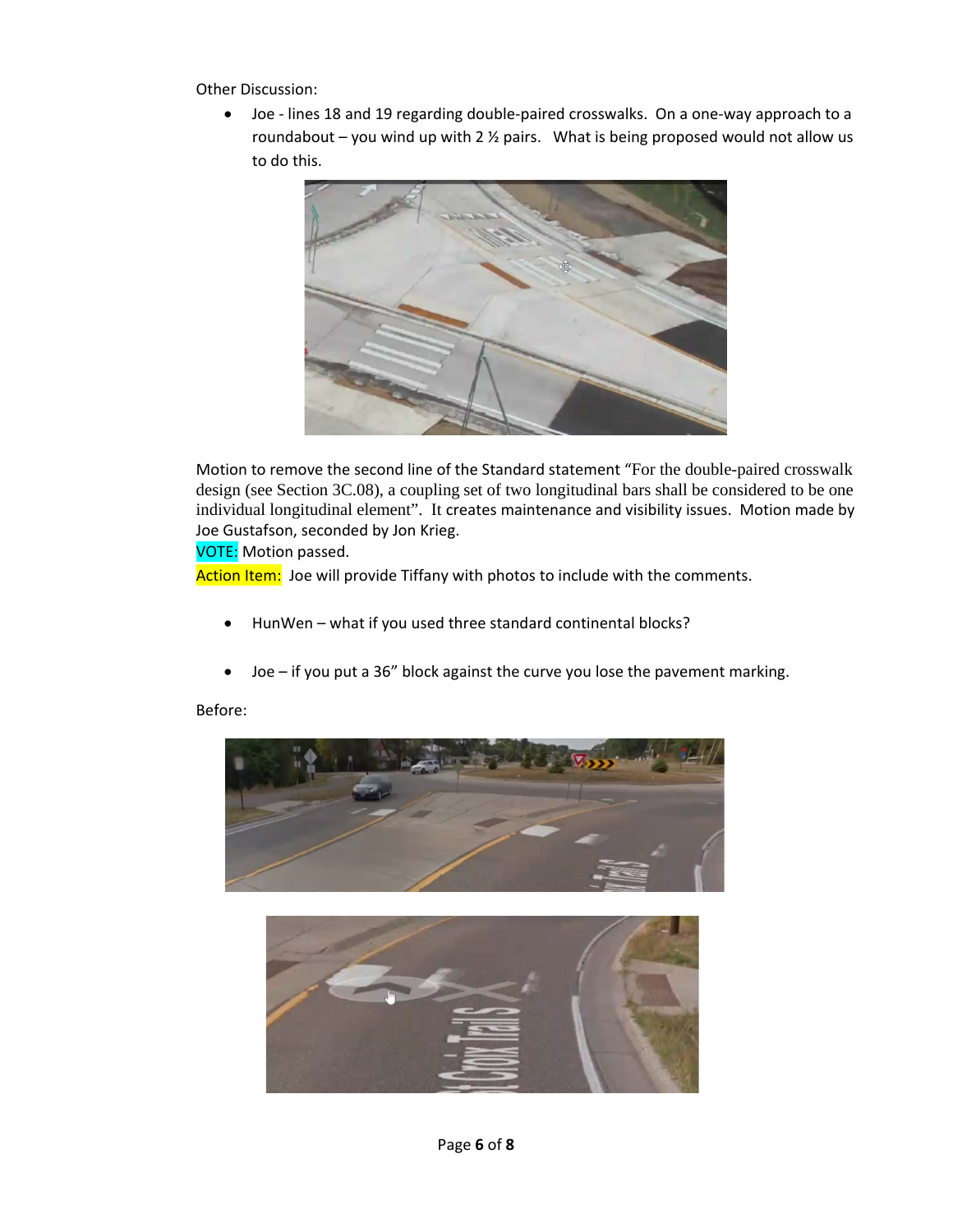After:



Location where there is sort of 3 sets:



- Howard what if you put the pair in the gutter pan? Would reduce wear by removing them from wheel path.
- HunWen remove the Standard starting on line 20, page 371.

Motion to remove this Standard statement on lines 20-22 "The dimensions of the individual longitudinal element and the lateral spacing between subsequent individual longitudinal elements for a high-visibility crosswalk shall be uniform when establishing the crosswalk" so we can keep blocks on lane lanes made by HunWen Westman, seconded by Joe Gustafson. VOTE: Motion passed.

#### **3C.06 – Longitudinal Bar Crosswalks**

Discussed at last meeting.

#### **3C.07 – Perpendicular Crosswalks**

No concerns.

#### **3C.08 – Longitudinal Bar Pair Crosswalks**

- 29 24 inches or greater than 60 inches, or 2.5 times the width of the total width of a bar pair.
- Longitudinal bar pair crosswalks shall not be installed with accompanying transverse lines. 30
- Section 2C 05.3C 00 Crosswall: Marlzings at Roundabouts Circular Intersections  $31$

Motion to strike Line 30 made by Joe Gustafson, seconded by Tim Plath. VOTE: Motion passed.